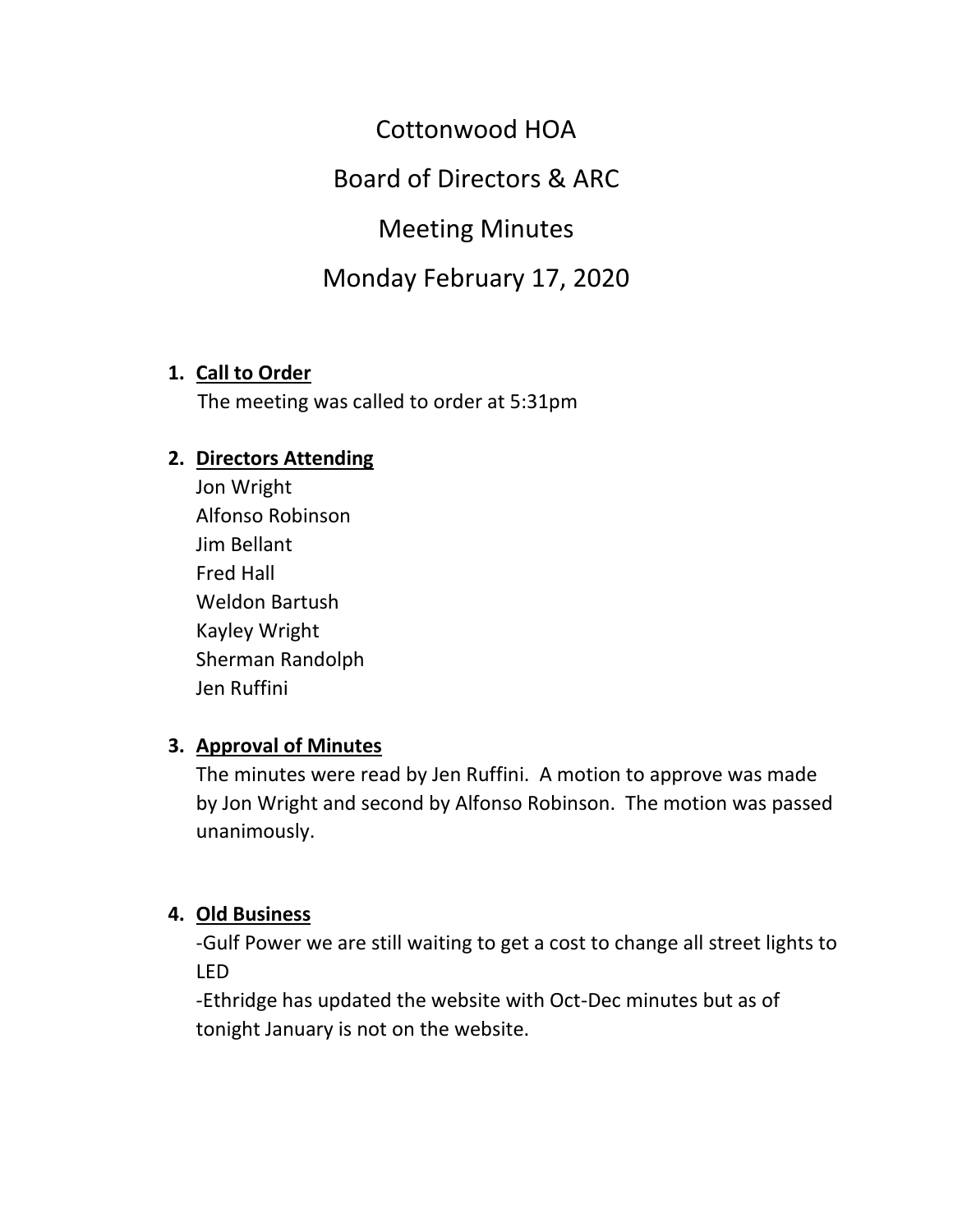-A homeowner's voices questionnaire will be delivered to all homeowners in the next few weeks. We will also put this letter of questions on our Facebook Page and possibly Next-door App.

### **5. New Business**

**-**Jon called Johnson's Communication to see if they can change the way homeowners received a call from the front gate. Right now is comes in as "00000". They said they would get back to us with a cost of the change if they could even do it at all.

**-** We are still having issues with speeders and people not stopping at stop signs so Jon is having the police come out and patrol a few times this month. (A resident asked if the time could be when kids are home and playing outside, possibly 2-4pm, 6-8am and Saturdays)

**-** The stop sign at the back gate has been dealt with, Timberland has been contacted and they in turn contacted Taylor Landscaping and they will be replacing it hopefully soon.

**-** It was brought up that we only need one more street light. We might be able to us the extra money in the fund to pay for the changing to LED lights.

**-**January Financials: Jon and Jen will be contacting Joslin at Etheridge to get more clarification on reserve fund, road fund, etc.

**-** Jim brought up again about having less big trucks coming in and out, maybe getting trash down to one day a week.

**-** Sherman brought up that we need to get the HOA back to running like a business.

- Jon received an email from Joslin in regards to a 2021 proposal about our criminal liability coverage. It is \$226 (\$30 thousand dollar policy) and will go up by \$24. Jon is going to talk to Tripp and follow up on this issue.

**-** A board member has heard some complaints again about Dogs not being on a leash. There is a leash law so we need to keep all dogs on a leash unless they are in your back yard. The board will also put out a reminder on our Facebook page.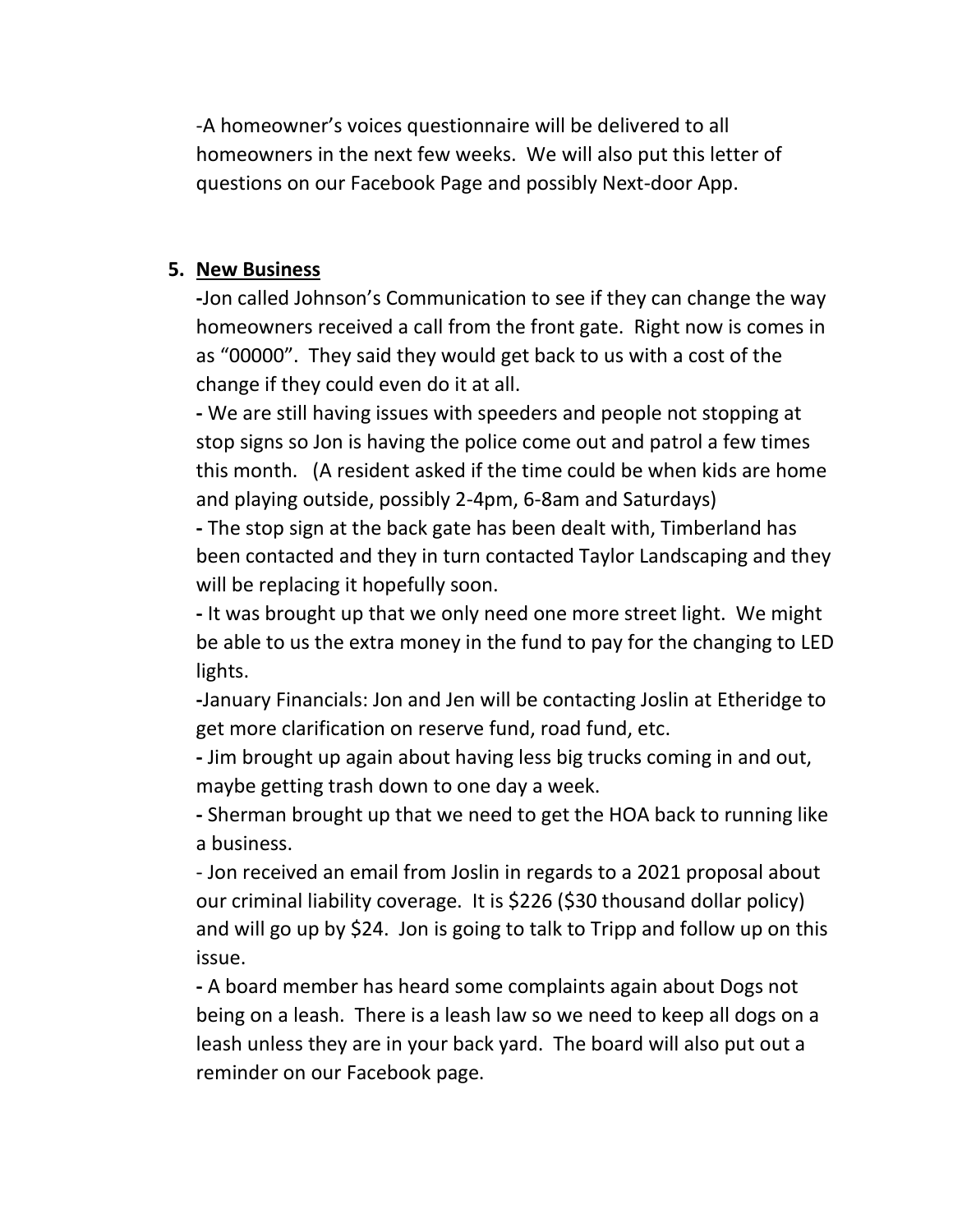**-** 5528 Heatherton has trash cans that need ECUA to pick up. Fred and Jon have called ECUA and so far the trash cans are still there. **-** Sherman Randolph sent a letter to the HOA board regarding enforcement of The Declaration of Covenants & Restrictions. Attached the letter

Jon read a letter that the HOA attorney sent in response of this letter. **-**Jim suggested us as a community look over the covenants after Timberland leaves to make changes (example: Commercial vehicles)

Resident brought up that before Timberland leaves the neighborhood to have them fix and clean all the storm drains and holding ponds.

## **6. ARC Requests**

- **9210 Iron Gate** removing trees from front and back yard. Using GT Tree Service
- Motion to approve was made by Jim and second by Weldon. The motion was passed unanimously. (Tracking number CW2020-07)
- **6025 Paige Point** Fence (repair) wood, he is replacing and moving part of the fence to the property line. Keep in the back fence. There will be no stain or paint (keep wood color) Motion to approve was made by Alfonso and second by Jon. The motion was passed unanimously. (Tracking number CW2020-08)
- **6081 Brighton Lane** In ground pool 17x32x6 Robert's pools will be doing the work.
- Motion to approve was made by Kaley and second by Jon. The motion was passed unanimously. (Tracking number CW2020-10)
- **9265 Iron Gate** addition to concrete driveway 16 Foot adding behind current driveway.